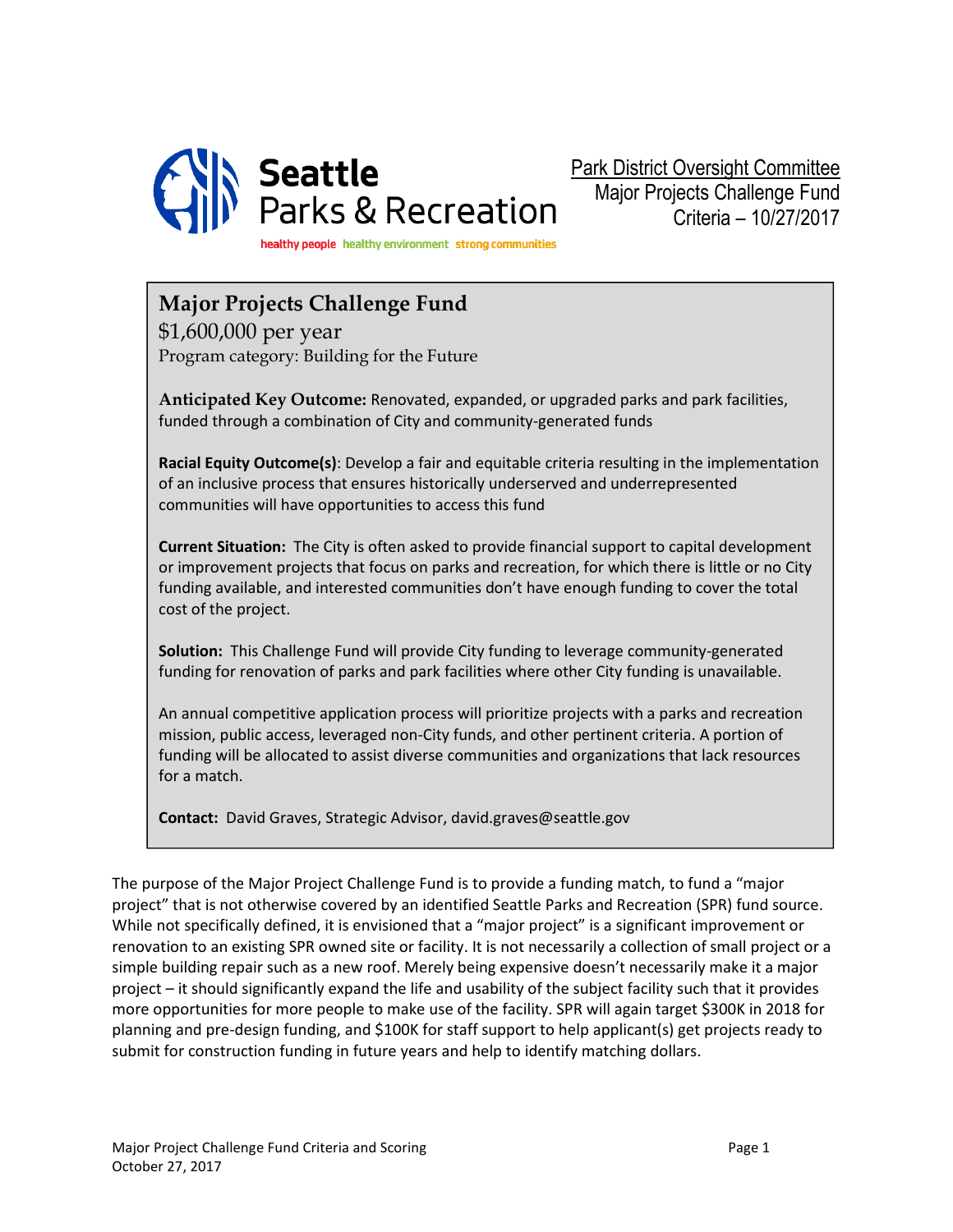Included in the process will be some key strategies to mitigate historic and current barriers preventing access and opportunities by underserved and underrepresented communities. One of the most critical components of this process will be the outreach to underserved and underrepresented communities. The second critical component will be staff support to enable these communities to effectively navigate the application process. Third will be identification of the match; some communities may have easier access to dollars with which to provide a match. Other projects may not have any match or the match could be limited to volunteer hours or other in-kind services. Being creative on the type and timing of the match will be important to ensure equity across all project proposals. Finally, providing planning and design money in advance of funding a construction project will also be an important component of this process.

The following is an outline of how the application process will work in 2018. After several months of public outreach, consistent with the City's Inclusive Outreach and Public Engagement guide, a four-page letter of intent/project proposal letter will be due to SPR. The idea is to require a relatively simple description of the proposal to make it easy for an applicant to apply for the funds, with amply space to provide a complete proposal description. During the January – March timeframe, SPR staff is available to work with applicant(s) to define the project, identify potential match source(s) and determine at least a rough order of magnitude cost for the project.

### Major Project Challenge Fund – Proposed Timeline

- September 19, 2017 Presentation to District Oversight Committee
	- o Update on 2016 projects
	- o Updated Scoring Criteria and Scoring
	- o Strategy for 2018
- September December 2017 Staff Development of outreach strategy and On-line materials
- January March 2018 Public Outreach, including use of the IOPE. (may include workshops or information sessions for potential proposals)
- March 30, 2018 Proposal Letters Due
- April May 2018 Staff review of applications
- June 2018 District Oversight Committee review and recommendation to Superintendent
- July September 2018 Funds awarded to project. Projects will be managed by SPR.

Below are the criteria and scoring by which SPR staff will screen the proposals.

#### CRITERIA

a. Is it on SPR owned property and/or a SPR owned facility?

Rationale: Since the funds come through the Park District, they should be spent directly on SPR property and/or an SPR owned facility. Also, SPR will manage the project.

b. Is it an identified capital need at a park or park facility that is lacking in funding; is it a large scale project that may be funded from a variety of public and private funding sources with a total construction cost estimated to be in excess of \$2 million? It should be a single project such as building renovation or expansion, or a facility improvement.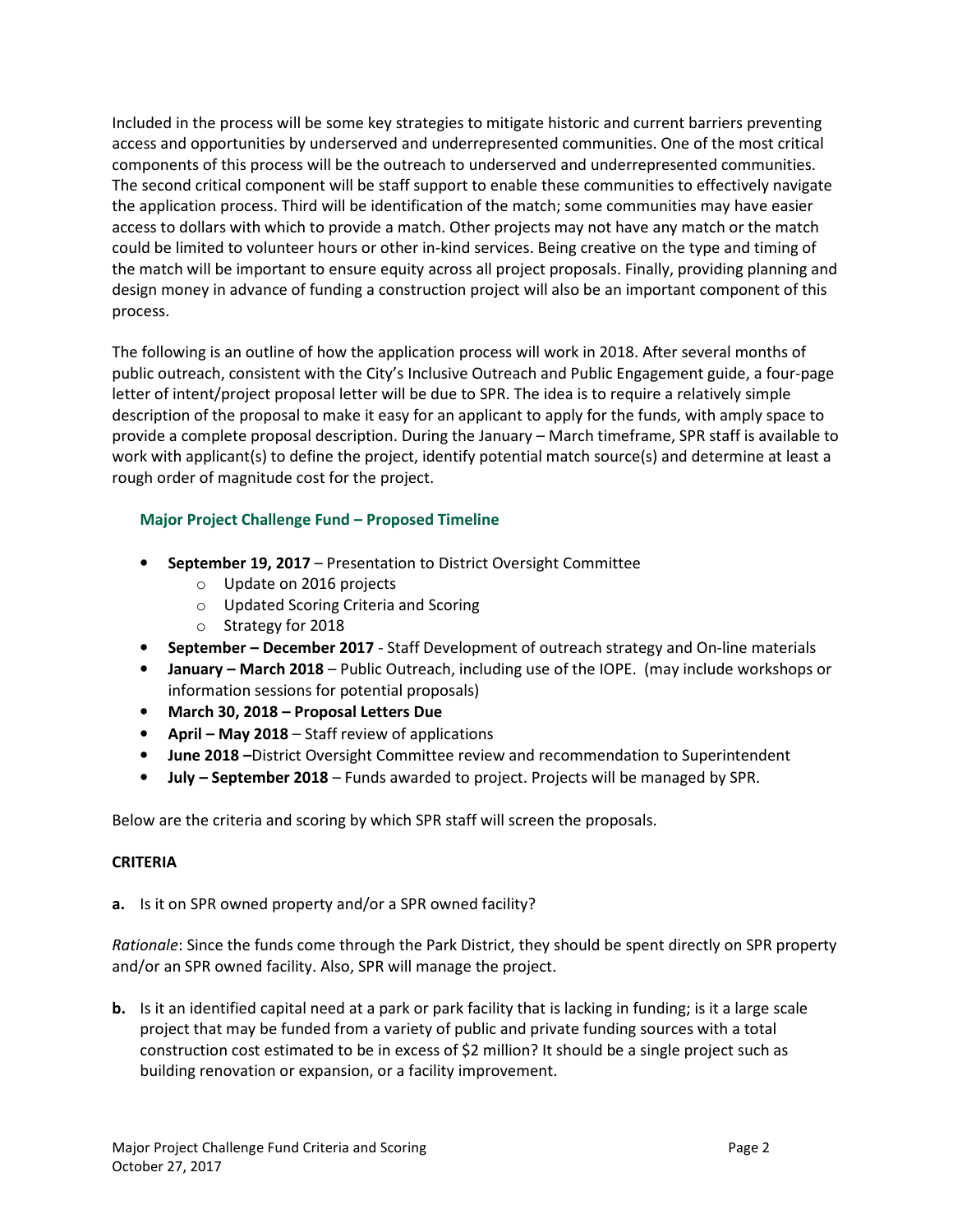Rationale: There are other City funding sources such as the Neighborhood Matching funds available for smaller projects. The idea is that this funding should go to a significant project that improves or expands an existing facility. What is important is that the project be significant enough to provide long term value to the greater community.

c. What is the match? Provide a complete description of the proposed match, including fund source(s) and timing. How does the project leverage or have the potential to leverage other resources through the actions of other public agencies, funding from public, private or philanthropic partners, and/or in-kind contributions of time and energy from citizen volunteers?

Rationale: For the actual construction phase of the project, the Major Project Challenge Fund should be leveraged with a 50% match but the match amount could be less and/or provided by other than a monetary match. Ideally, the applicant would be able to raise 50% (or more) of the project cost and the fund would fill the gap to bring the project up to 100% funding. There may be situations where there is significant community support for a project but the applicant doesn't have the resources and/or connections to provide the full 50/50 match. In those situations, this criterion is intended to be flexible in setting a target goal for a match, but not an absolute requirement. There may also be situations where the applicant is unable to identify any match. In those situations, it may be up to SPR staff to step in and help the community with the funding process. If no other funding sources are identified during the initial submittal, it will be incumbent on staff to work with the applicant on funding during the proposal review.

For planning and design proposals where SPR would make smaller amounts available in the range of \$20,000 – \$50,000 for planning and/or design work, there still should be some sort of match. The percentage and form of the match could be more flexible at this initial phase to get a project ready to apply for the larger construction amount.

d. Does the project demonstrate a high degree of community support or involvement as demonstrated through a public review process and/or is the project consistent with approved plans, such as a neighborhood, community council or other recent planning documents? Include user data such as which community or communities use the facility now.

Rationale: We are looking to fill an established/identified need at a particular facility. Ideally the project would have been previously identified in some prior planning work done by Parks or another government agency, or the community through a community process. A newly identified need/project could be considered, but the proposal will likely have more support if the project fills a long standing gap/need.

e. Does the project serve an underserved community? Include data such as who uses the facility now.

Rationale: Parks has a commitment to racial equity and social justice. This funding is an opportunity to target improvement(s) to SPR facilities in underserved communities where there is an identified need but no or limited funding sources. These areas deserve special consideration if our goal is to provide equal access to all. SPR staff will be working to ensure that all communities are aware of this funding program and are provided the resources necessary to identify projects and prepare a competitive application. SPR staff will work with underserved communities during the initial application stage to establish a recommended match that will be vetted by the oversight committee. The match could be other funding source(s) or something else such as donated services.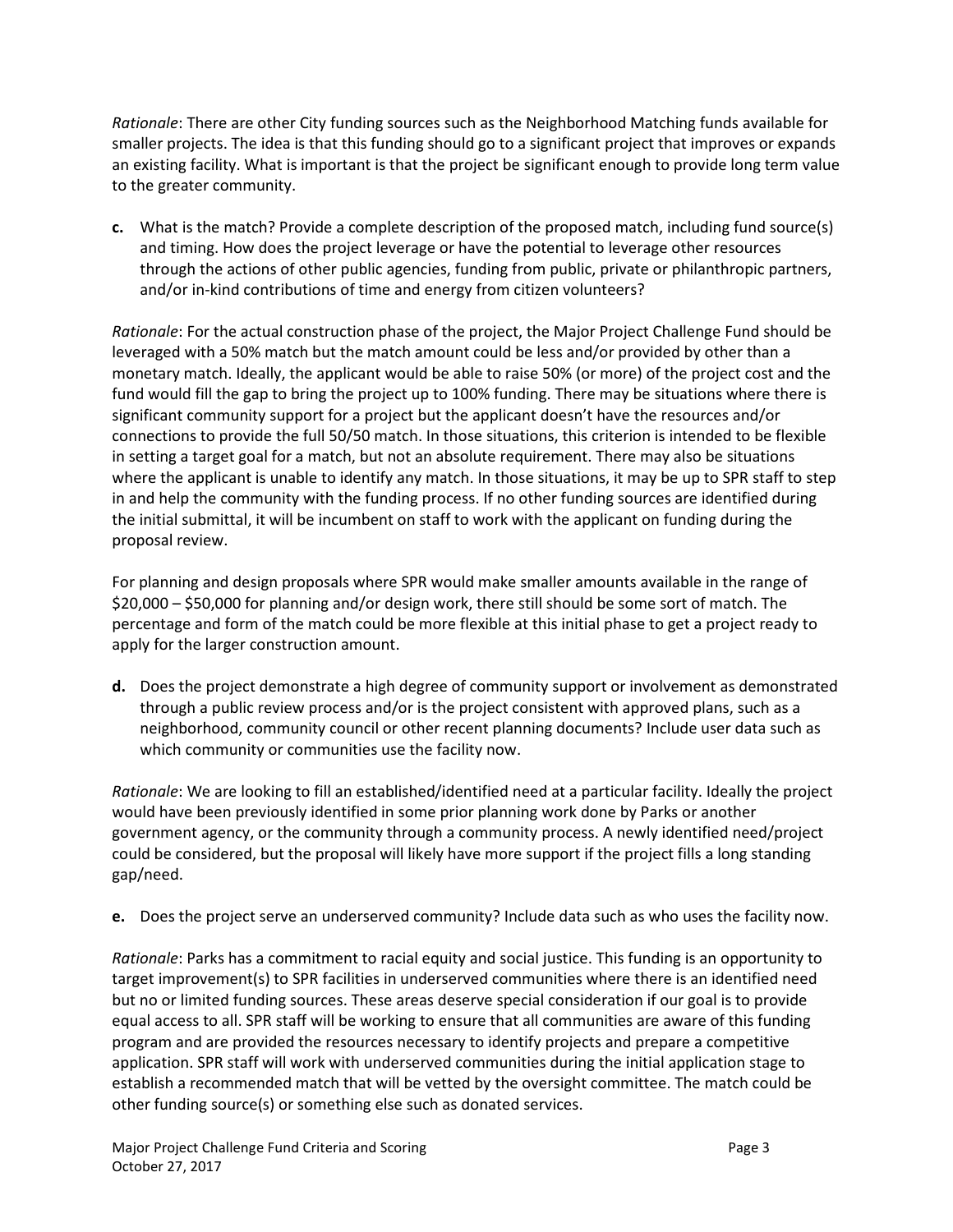f. Does the proposal restore or significantly extend the life of a current park or facility?

Rationale: In keeping with the "fix it first" mantra of the Park District, we are looking for projects that make improvements to existing facilities. The purpose of this challenge funding is not to undertake new capital projects but to make improvements to or expansion of existing parks or facilities.

g. What potential effects does the project have on the City's maintenance and operating costs?

Rationale: We will want to see how the proposed improvement/expansion impacts our maintenance and operating costs at the subject facility. Part of the review of any proposal will be SPR staff determination of potential added facility costs. SPR staff is better suited than any awardee to undertake this detailed analysis and it should be part of the proposal/application review. That said, the initial funding request should include a rough order of magnitude of the additional maintenance and operating costs of an improved/expanded facility; i.e., what are existing costs and what are costs anticipated to be with the expanded or renovated facility. These costs could shift as a design evolves and thus just serve as a baseline in reviewing any proposed application.

h. What is the overall benefit of the project to the community? Include user data such as who would use the improved facility and how does the facility serve typically underserved/underrepresented communities now and/or in the future.

Rationale: We will want to see the project and hence the expenditure benefit as many people as possible.

Based on the above, see the attached matrix for scoring based on the criteria.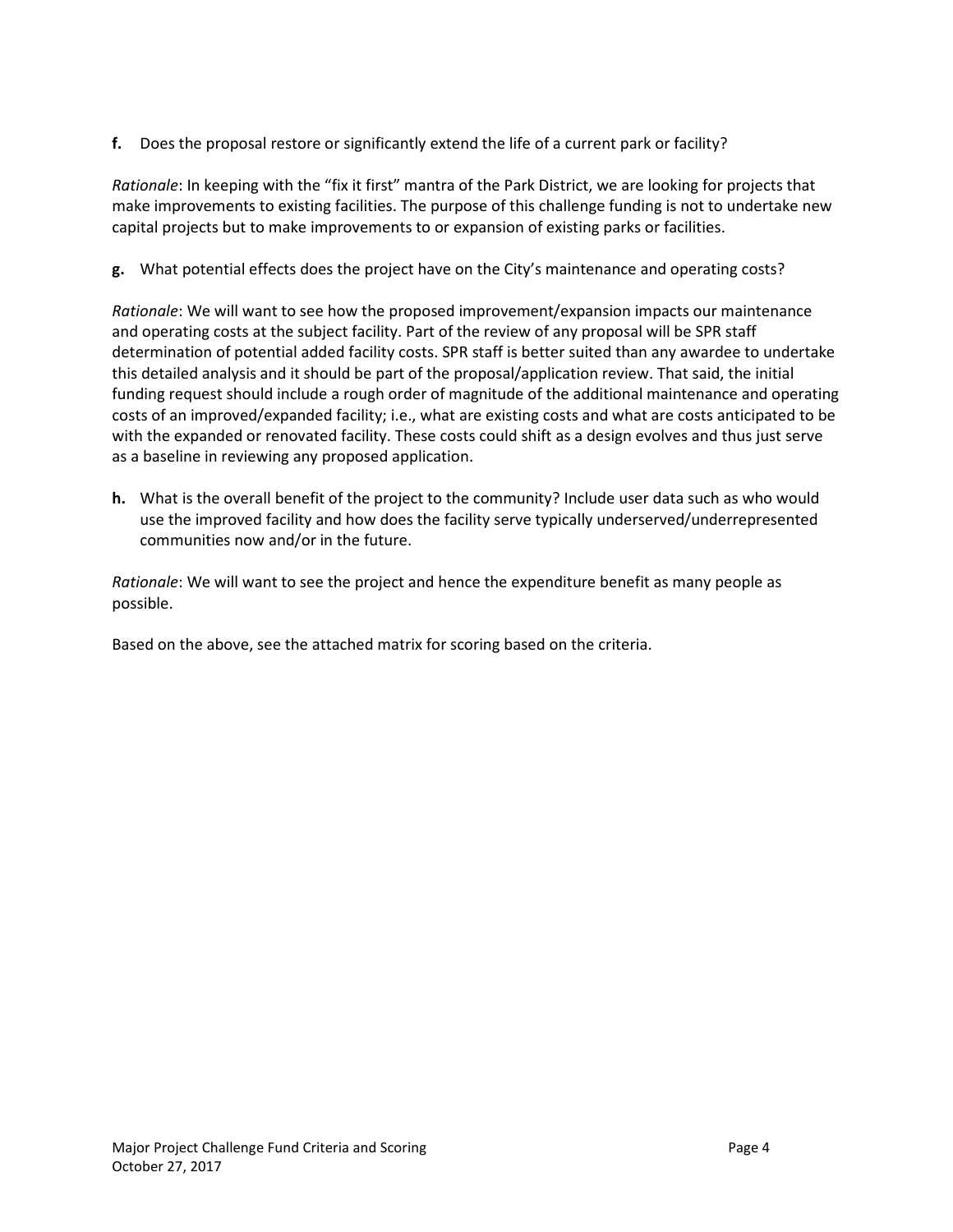# Major Projects Challenge Fund – Scoring Changer Changer Controller 2, 2017

| <b>Criteria</b>                                                                                                                                                                                                                                                                                       | <b>Possible</b><br><b>Points</b> | <b>Score</b> | Rationale                                                                                                                                                                                                                                                                                                                                                                                     |
|-------------------------------------------------------------------------------------------------------------------------------------------------------------------------------------------------------------------------------------------------------------------------------------------------------|----------------------------------|--------------|-----------------------------------------------------------------------------------------------------------------------------------------------------------------------------------------------------------------------------------------------------------------------------------------------------------------------------------------------------------------------------------------------|
| Is it an SPR owned facility<br>а.                                                                                                                                                                                                                                                                     | $\pmb{0}$                        | Yes/No       | Must be yes to qualify for funding                                                                                                                                                                                                                                                                                                                                                            |
| Is it an identified capital<br>b.<br>need at a park or park<br>facility that is lacking in<br>funding; is it a large scale<br>project that may be funded<br>from a variety of public and<br>private funding sources with<br>a total construction cost<br>estimated to be in excess of<br>\$2 million? | $\Omega$                         | Yes/No       | Must be yes to qualify for funding                                                                                                                                                                                                                                                                                                                                                            |
| Match<br>c.                                                                                                                                                                                                                                                                                           | 10-30                            |              | $30\%$ match = 10 points<br>50% match = $20$ points<br>$70\%$ match = 30 points                                                                                                                                                                                                                                                                                                               |
| <b>Community Support</b><br>d.                                                                                                                                                                                                                                                                        | 20                               |              | High (20 pts): The project is consistent<br>with an SPR Parks Approved Plan such<br>as the 2017 Parks and Open Space Plan<br>or is identified in a broader City of<br>Seattle Plan such as the North<br>Downtown Park Plan, Ballard Open<br>Space Plan, or Livable South Downtown<br>Planning Study.                                                                                          |
|                                                                                                                                                                                                                                                                                                       |                                  |              | Medium (10 pts): The project<br>demonstrates a high degree of<br>neighborhood support or involvement<br>as demonstrated through a public<br>review process such as Letters of<br>support from: Neighborhood or<br>Community Council, District or Advisory<br>Council or other organization<br>representing a neighborhood that is<br>recognized by the City's Department of<br>Neighborhoods. |
|                                                                                                                                                                                                                                                                                                       |                                  |              | Low (0 pts): The project is not identified<br>in any approved plans and has little or<br>no documented neighborhood support.                                                                                                                                                                                                                                                                  |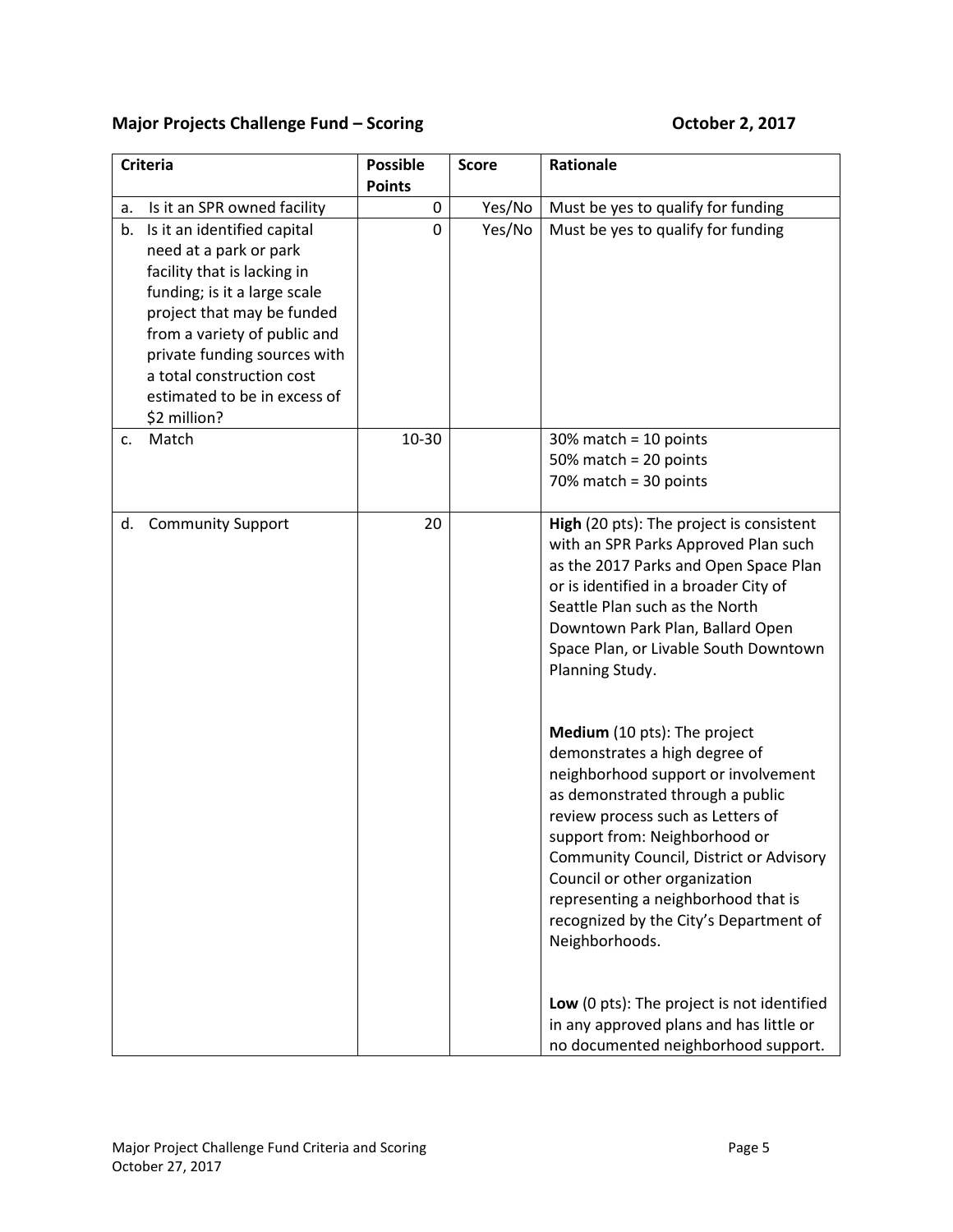|    | <b>Criteria</b>                | <b>Possible</b> | <b>Score</b> | Rationale                                   |
|----|--------------------------------|-----------------|--------------|---------------------------------------------|
|    |                                | <b>Points</b>   |              |                                             |
| e. | Located in an underserved      | 30              |              | High (30 pts): Scores 7-8 on the            |
|    | and/or under represented       |                 |              | Equitable Prioritization Criteria.          |
|    | community                      |                 |              |                                             |
|    |                                |                 |              | Medium (20 pts): Scores 4-6 on the          |
|    |                                |                 |              | Equitable Prioritization Criteria.          |
|    |                                |                 |              |                                             |
|    |                                |                 |              | Low (10 pts): Scores 1-3 on the             |
|    |                                |                 |              | Equitable Prioritization Criteria.          |
|    |                                |                 |              |                                             |
|    |                                |                 |              | Zero (0 pts): Scores 0 or below on the      |
|    |                                |                 |              | Equitable Prioritization Criteria.          |
| f. | Restoration or significantly   | 10              |              | High (10 pts): The project repairs,         |
|    | extend the life of an existing |                 |              | replaces or upgrades aging                  |
|    | park or facility               |                 |              | infrastructure or facilities, extending     |
|    |                                |                 |              | their life at least 20 years.               |
|    |                                |                 |              | Medium (7 pts): The project repairs,        |
|    |                                |                 |              | replaces or upgrades aging                  |
|    |                                |                 |              | infrastructure or facilities, extending     |
|    |                                |                 |              | their life at least 10 years.               |
|    |                                |                 |              |                                             |
|    |                                |                 |              | Low (3 pts): The project repairs,           |
|    |                                |                 |              | replaces or upgrades aging                  |
|    |                                |                 |              | infrastructure or facilities, extending     |
|    |                                |                 |              | their life at least 3 years.                |
|    |                                |                 |              |                                             |
|    |                                |                 |              | Zero (0 pts) : No Restoration or no         |
|    |                                |                 |              | extension of life of current park or        |
|    |                                |                 |              | facility                                    |
| g. | Reduce maintenance and         | 10              |              | High (10 pts): No net increase in the       |
|    | operation costs                |                 |              | City's maintenance and operating costs.     |
|    |                                |                 |              |                                             |
|    |                                |                 |              | Medium (7 pts): The project increases       |
|    |                                |                 |              | the City's maintenance and operating        |
|    |                                |                 |              | costs and a Business, non-profit or         |
|    |                                |                 |              | existing approved community group has       |
|    |                                |                 |              | agreed to take on all maintenance           |
|    |                                |                 |              | responsibilities for a period of at least 5 |
|    |                                |                 |              | years.                                      |
|    |                                |                 |              | Low (3 pts): The project has minor          |
|    |                                |                 |              | increase to the City's maintenance and      |
|    |                                |                 |              | operating costs and a Business, non-        |
|    |                                |                 |              | profit or existing approved community       |
|    |                                |                 |              | group has agreed to take on some            |
|    |                                |                 |              | maintenance responsibilities for a          |